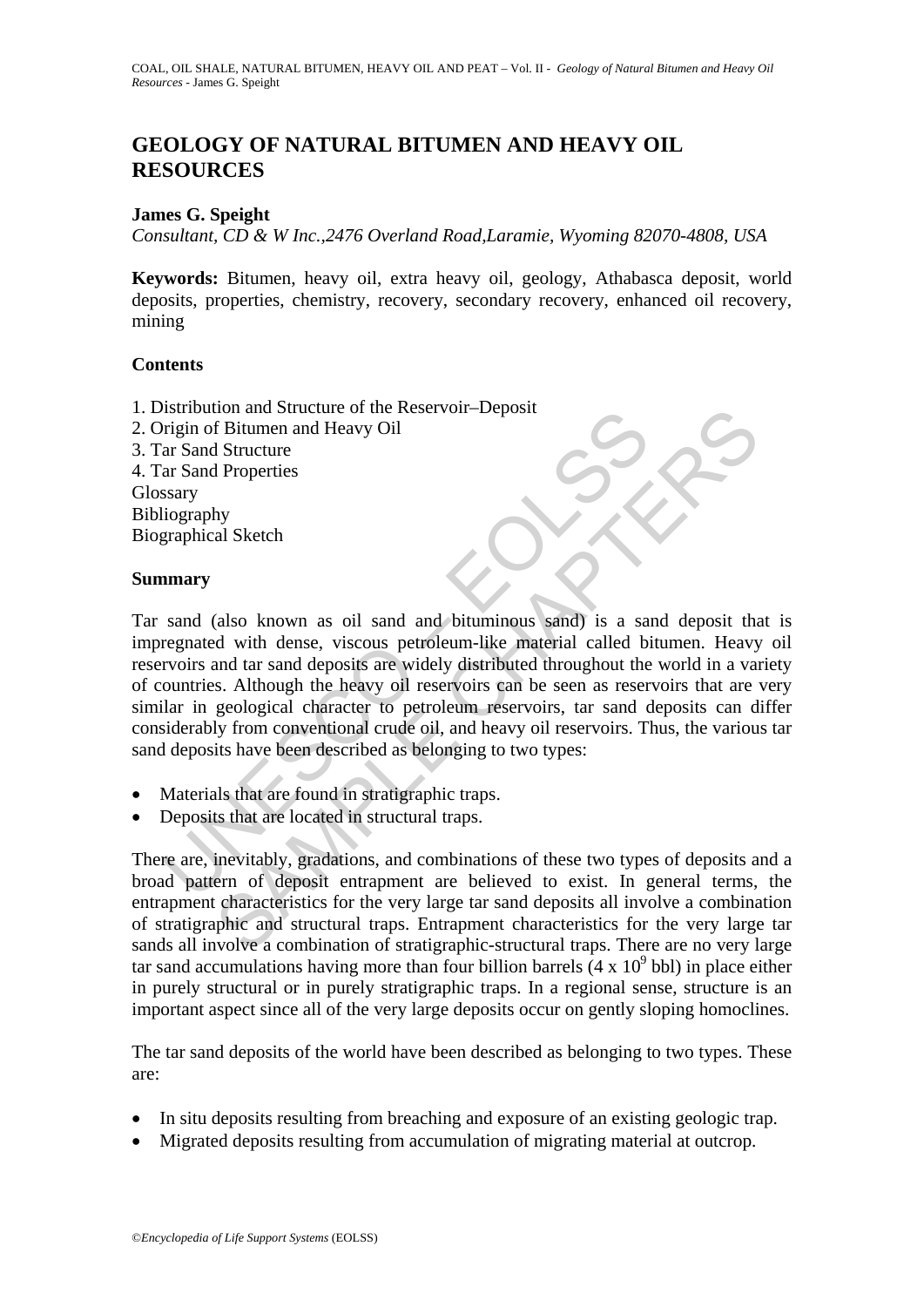However, there are inevitable gradations and combinations of these two types of deposits. The deposits have been laid down over a variety of geologic periods, and in different entrapments and a broad pattern of deposit entrapment is believed to exist since all deposits occur along the rim of major sedimentary basins, and near the edge of pre-Cambrian shields. The deposits either transgress an ancient relief at the edge of the shield (e.g. those in Canada) or lie directly on the ancient basement (e.g. as in Venezuela, West Africa, and Madagascar).

A feature of major significance in at least five of the major areas is the presence of a regional cap (usually a widespread transgressive marine shale). Formations of this type occur in the Colorado Group in Western Canada, in the Freites formation in eastern Venezuela, or in the Jurassic formation in Melville Island) overlying the formation. The cap plays an essential role in restraining vertical fluid escape from the basin thereby forcing any fluids laterally into the paleo-delta itself.

## **1. Distribution and Structure of the Reservoir–Deposit**

Heavy oil reservoirs and tar sand deposits are widely distributed throughout the world in a variety of countries. Although the heavy oil reservoirs can be seen as reservoirs that are very similar in geological character to petroleum reservoirs, tar sand deposits can differ considerably from conventional crude oil, and heavy oil reservoirs.

ing any fluids laterally into the paleo-delta itself.<br>
ing any fluids laterally into the paleo-delta itself.<br>
vy oil reservoirs and tar sand deposits are widely distributed throu<br>
vry oil reservoirs and tar sand deposits a Thuids laterally into the paleo-delta itself.<br>
It fluids laterally into the paleo-delta itself.<br>
Ition and Structure of the Reservoir-Deposit<br>
reservoirs can be seen as reservoirs<br>
imilar in geological character to petrole Petroleum accumulations are usually found in structural highs where reservoir rocks of suitable porosity and permeability are covered by a dense, relatively impermeable cap rock, such as an evaporate or a shale. A reservoir rock sealed by a cap rock in the position of a geological high, such as an anticline, is known as a structural petroleum trap. Other types of traps, such as sand lenses, reefs, and pinch-outs of more permeable and porous rock units are also known and occur in various fields. In all these situations, the changes in permeability and porosity determine the location of petroleum and/or a gas accumulation. The essential feature of a geologic trap is that the boundary between the cap rock or other sealing agent and the reservoir rock generally is convex upward, but the exact form of the boundary varies widely. The simplest forms are the flat-lying convex lens, the anticline, and the dome, each of which has a convex surface at the top of the formation (geologic structure).

Many crude oil and gas accumulations are trapped in anticlines or domes, structures that are generally more easily detected than some other types of traps. Some traps are formed by the reservoir rock being cut off at its upper end by a fault that places sealing rock against the fractured end. Alternatively, the upper end may have been eroded during a period of non-conformity, resulting in the subsequent covering of the eroded top of the reservoir rock by a sealing rock.

There are also examples in which the reservoir rock wedges out at its upper end as an original depositional feature due to lateral variation in deposition or abuts against an old land surface (stratigraphic trap). Traps associated with salt intrusions are of various kinds; limestone reefs can also serve as reservoir rocks, and give rise to overlying traps of anticline form as a result of differential compaction. Last, examples are also known in which the reservoir rock extends to the surface of the earth but oil and gas are sealed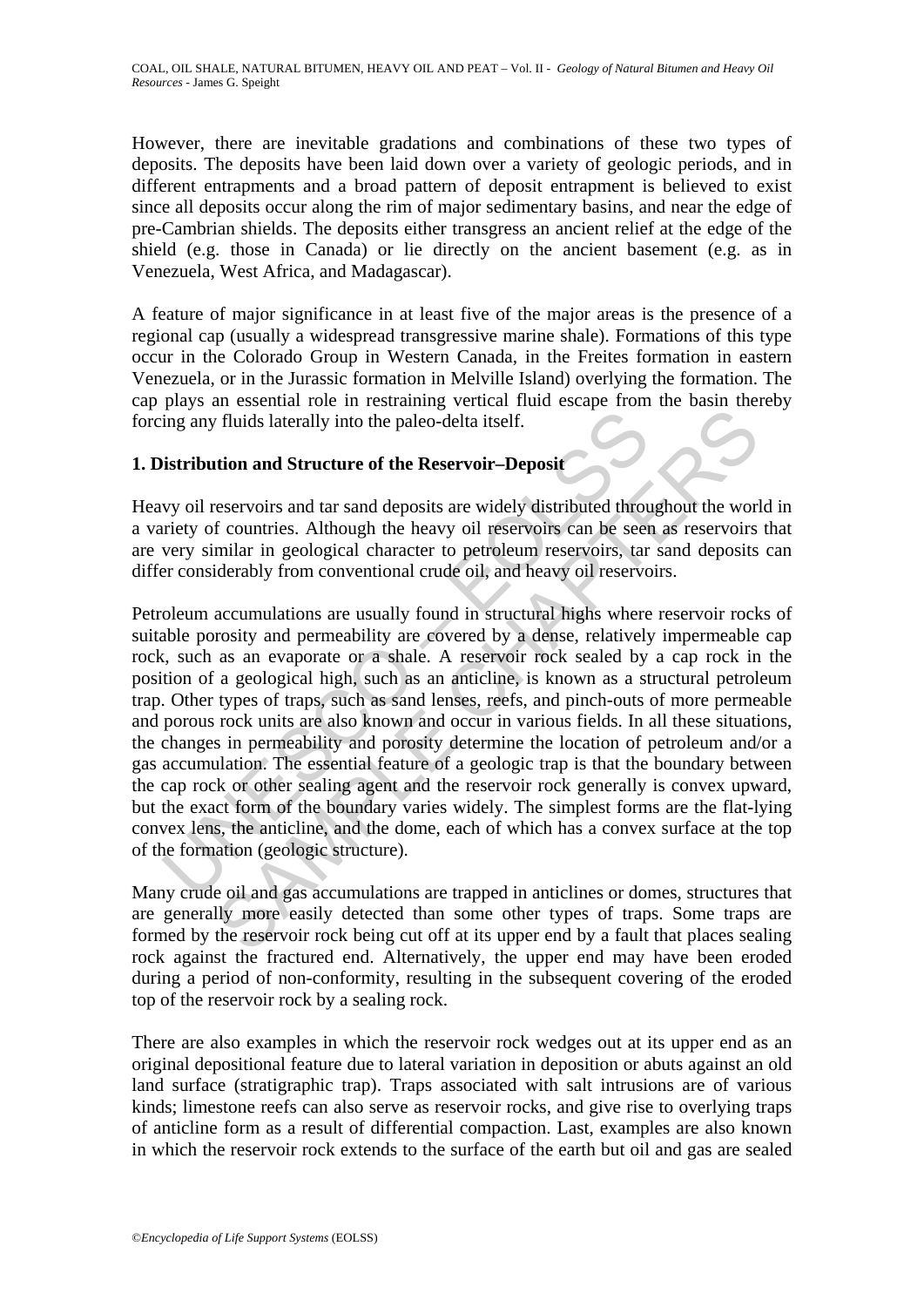in it by clogging of the pores by bitumen or by natural cements. Many reservoirs display more than one of the factors contributing to the entrapment of hydrocarbons.

The distinction between a structural trap and a stratigraphic trap is often not clear. For example: an anticline trap may be related to an underlying buried limestone reef. Beds of sandstone may wedge out against an anticline because of depositional variations or intermittent erosion intervals. Salt domes, formed by flow of salt at substantial depths, also have created numerous traps that are both a structural trap and a stratigraphic trap.

Thus, the various tar sand deposits have been described as belonging to two types:

- Materials that are found in stratigraphic traps.
- Deposits that are located in structural traps.

Experience and structure in structure in structure in the control of these two type<br>of pattern of deposit entrapment are believed to exist. In gapment characteristics for the very large tar sand deposits all involves a str inevitably, gradations, and combinations of these two types of deposits and and the enerm of deposit entrapment are believed to exist. In general terms, characteristics for the very large are sheved to exist. The general t There are, inevitably, gradations, and combinations of these two types of deposits and a broad pattern of deposit entrapment are believed to exist. In general terms, the entrapment characteristics for the very large tar sand deposits all involve a combination of stratigraphic and structural traps. Entrapment characteristics for the very large tar sands all involve a combination of stratigraphic-structural traps. There are no very large tar sand accumulations having more than four billion barrels (4 x 109 bbl) in place either in purely structural or in purely stratigraphic traps. In a regional sense, structure is an important aspect since all of the very large deposits occur on gently sloping homoclines.

The tar sand deposits of the world have been described as belonging to two types. These are:

- In situ deposits resulting from breaching and exposure of an existing geologic trap.
- Migrated deposits resulting from accumulation of migrating material at outcrop. However, there are inevitable gradations and combinations of these two types of deposits. The deposits have been laid down over a variety of geologic periods and in different entrapments and a broad pattern of deposit entrapment is believed to exist since all deposits occur along the rim of major sedimentary basins, and near the edge of pre-Cambrian shields. The deposits either transgress an ancient relief at the edge of the shield (e.g. those in Canada) or lie directly on the ancient basement (e.g. as in Venezuela, West Africa, and Madagascar).

A feature of major significance in at least five of the major areas is the presence of a regional cap (usually a widespread transgressive marine shale). Formations of this type occur in the Colorado Group in Western Canada, in the Freites formation in eastern Venezuela, or in the Jurassic formation in Melville Island) overlying the formation. The cap plays an essential role in restraining vertical fluid escape from the basin thereby forcing any fluids laterally into the paleo-delta itself. Thus, the subsurface fluids were channeled into narrow outlets at the edge of the basin.

In Canada, the town of McMurray, about 240 miles north north east of Edmonton, Alberta lies at the eastern margin of the largest accumulation in the world that is, in effect, three major accumulations within the Lower Cretaceous deposits. The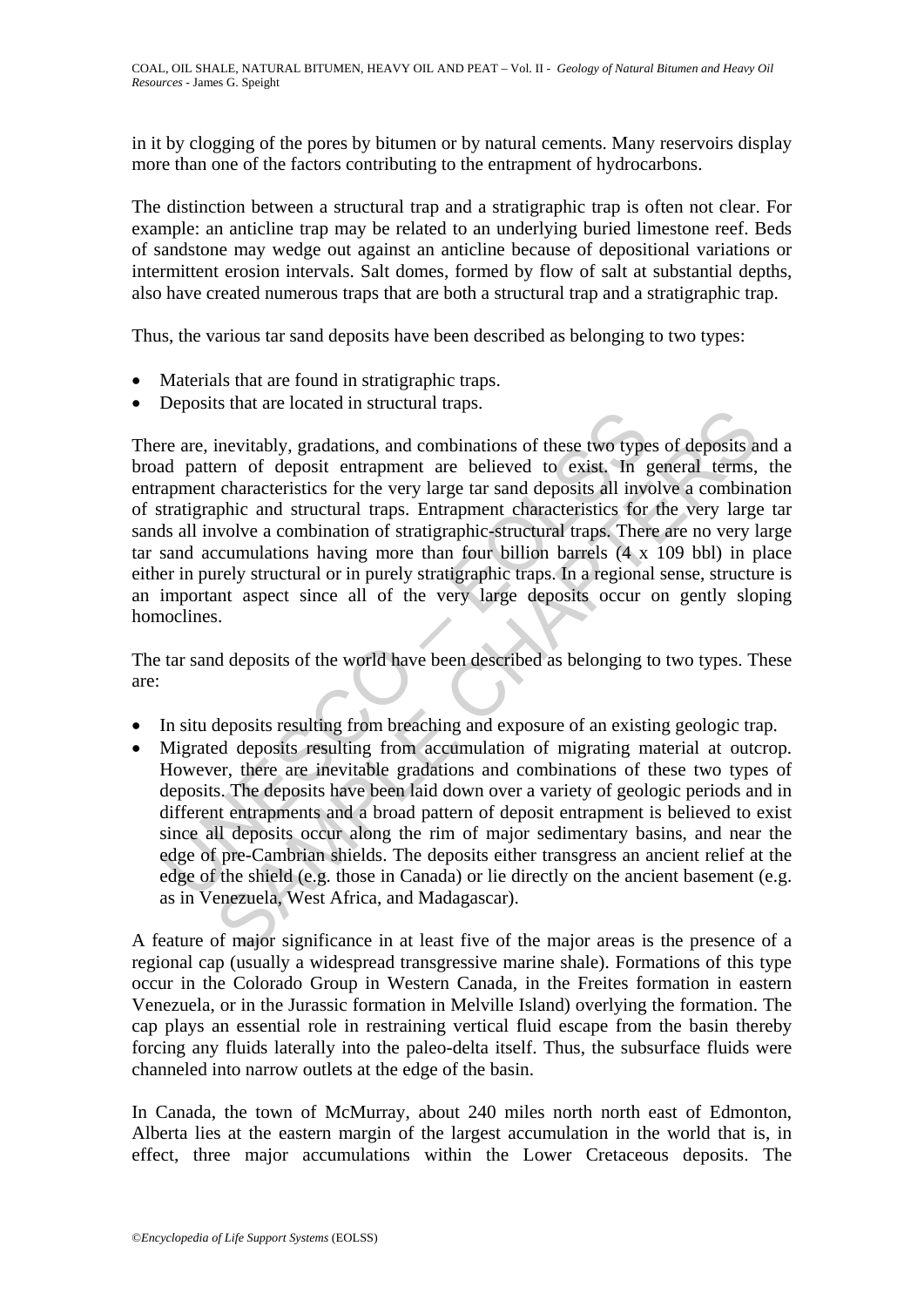McMurray-Wabasca reservoirs are found toward the base of the formation and are characteristically cross-bedded coarse grit, and gritty sandstone that are unconsolidated or cemented by tar; fine-to-medium grained sandstone and silt occur higher in the sequence. Bluesky-Gething and Grand Rapids reservoirs are composed of sub-angular quartz and well-rounded chart grains. The sandstone of both of these deposits is frequently glauconitic and has a calcareous matrix. In addition, the McMurray-Wabasca tar sand deposit dips at between 5 feet and 25 feet per mile (1.5 meters and 8 meters per mile) to the southwest. The Bluesky-Gething sands overlie several unconformities between the Mississippian and the Jurassic deposits.

In terms of specific geological and geochemic aspects of the formation, the majority of the work has, again, been carried out on the Athabasca deposit. Attention has repeatedly been focused on the variation in physical properties of crude oil produced in multiplezone fields or in some instances within a single reservoir. Of all the properties, specific gravity, or American Petroleum Institute gravity, is the variable usually observed to be changing. This may simply reflect compositional differences, such as the gasoline content or asphalt content, but analysis may also show significant differences in sulphur content or even in the proportions of the various hydrocarbon types.

e fields or in some instances within a single reservoir. Of all the rity, or American Petroleum Institute gravity, is the variable usuaging. This may simply reflect compositional differences, sucent or asphalt content, but or in some instances within a single reservoir. Of all the properties, speed and the compositional differences, such as the gas<br>
American Petroleum Institute gravity, is the variable usually observed this may simply reflec In the more localized context of the Athabasca deposit, inconsistencies arise presumably because of the lack of mobility of the bitumen at formation temperature (approximately  $4^{\circ}$ C,  $39^{\circ}$ F). For example: the proportion of bitumen in the tar sand increases with depth within the formation. Furthermore, the proportion of the non-volatile asphaltenes or the non-volatile asphaltic fraction (asphaltenes plus resins) in the bitumen also increases with depth within the formation that leads to reduced yields of distillate from the bitumen obtained from deeper parts of the formation. In keeping with the concept of higher proportions of asphaltic fraction (asphaltenes plus resins), variations (horizontal and vertical) in bitumen properties have been noted previously, as have variations in sulphur content, nitrogen content, and their metals content.

Obviously, the richer tar sand deposits occur toward the base of the formation. However, the bitumen is generally of poorer quality than the bitumen obtained from near the top of the deposit insofar as the proportions of non-volatile coke-forming constituents (asphaltenes plus resins) are higher (with increased proportions of nitrogen, sulphur, and metals) near the base of the formation.

The determining factor is site specificity.

The Canadian Melville Island deposits lie on the north shore of Marie Bay, Melville Island, some 1450 miles north of Edmonton, Triassic sandstone of the Bjorn Formation are impregnated with a bituminous material. This deposit was discovered in 1962 and the sands occur at intervals along a 60-mile outcrop. The richer sands tend to be associated with structurally high areas or are closely related with faults.

The major tar sand deposits of the United States occur within and around the periphery of the Uinta Basin Utah. These include the Asphalt Ridge, Sunnyside, Tar Sand Triangle, and the Peor (PR) springs deposits. Asphalt Ridge lies on the northeastern margin of the central part of the Uinta Basin at the contact of the tertiary beds with the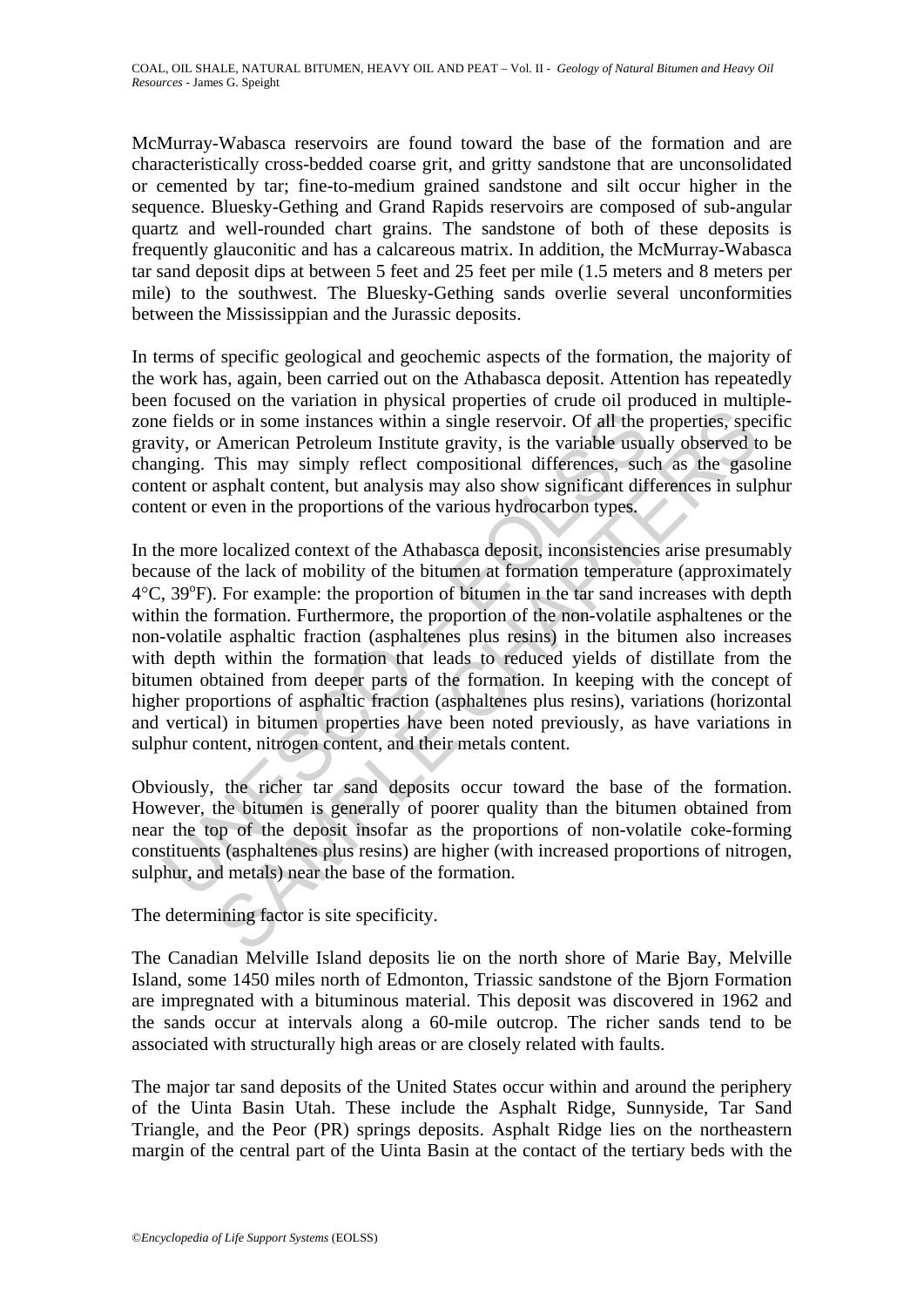underlying Cretaceous Mesa Verde Group. The Mesa Verde Group is divided into three formations; two of which, the Asphalt Ridge sandstone, and the Rim Rock sandstone are beach deposits containing the viscous bitumen. The Rim Rock sandstone is thick and uniform with good reservoir characteristics, and it may even be suit able for thermal recovery methods. The Duchesne River formation (Lower Oligocene) also contains bituminous material, but the sands tend to be discontinuous.

The Sunnyside deposits are of a greater extent than Asphalt Ridge and are located on the southwest flank of the Uinta Basin. The tar sand accumulations occur in sandstone of the Wasatch and lower Green River formations (Eocene). The Wasatch sandstone contains bitumen impregnation, but is lenticular and occupies broad channels cut into the underlying shale and limestone; the Green River beds are more uniform, and are laterally continuous. The source of the bitumen in the Asphalt Ridge and Sunnyside accumulation is considered to be the Eocene Green River shale.

mulation is considered to be the Eocene Green River shale.<br>
Peor (PR) springs accumulation is about 60 miles (96.5 km) eassit and occurs as lenticular sandstone (Eocene Wasatch formation<br>
in heds from 30 to 85 feet (9 mete on is considered to be the Eocene Green River shale.<br>
PR) springs accumulation is about 60 miles (96.5 km) east of the Sumny<br>
doccurs as lenticular sandstone (Eocene Wasatch formation.) There are<br>
from 30 to 85 feet (9 me The Peor (PR) springs accumulation is about 60 miles (96.5 km) east of the Sunnyside deposit and occurs as lenticular sandstone (Eocene Wasatch formation.) There are two main beds from 30 to 85 feet (9 meters to 26 meters) thick with an estimated overburden thickness of zero to 250 feet (zero to 76 meters.) The tilt of the southern flank of the Uinta Basin has left this deposit relatively undisturbed except for erosion, which has stripped it of its cover allowing the more volatile constituents to escape. In the central south-east area of Utah, some deposits of bitumen-impregnated sandstone occur in Jurassic rock, but the great volume of in-place bitumen occurs in rocks of Triassic and Permian age. The Tar Sand Triangle is considered to be a single, giant stratigraphic trap containing the bitumen.

The Californian deposits are concentrated in the coastal region west of the San Andreas Fault. The largest deposit is the Edna deposit, which is located midway between Los Angeles and San Francisco. It consists of conglomerate, sandstone, diatomaceous sandstone, and siliceous shale. The deposit occurs as a stratigraphic trap and outcrops in scattered areas on both flanks of a narrow syncline. The deposit extends over an area of about 7000 acres and occurs from outcrop to 100-feet (30-meters) depth. The accumulation is thought to have been taken from the underlying organic and petroliferous Monterey shale.

The Sisquoc deposit (Upper Pliocene) is the second largest in California and occurs in sandstone in which there are as many as eight individual tar sand units. The total thickness of the deposit is about 185 feet, (56 meters) occurring over an area of about 175 acres, with an overburden thickness between 15 and 70 feet (4.6 meters and 21 meters). The reservoir sands lie above the Monterey shale, which has been suggested to be the source of the bitumen.

The third California deposit at Santa Cruz is located approximately 56 miles (90 km) from San Francisco. The material occurs in sandstone of the Monterey and Vaqueros formations, which are older than both the Edna and Sisquoc reservoir rocks. The Santa Cruz tar sands are discontinuous and overlie the pre-Cretaceous basement.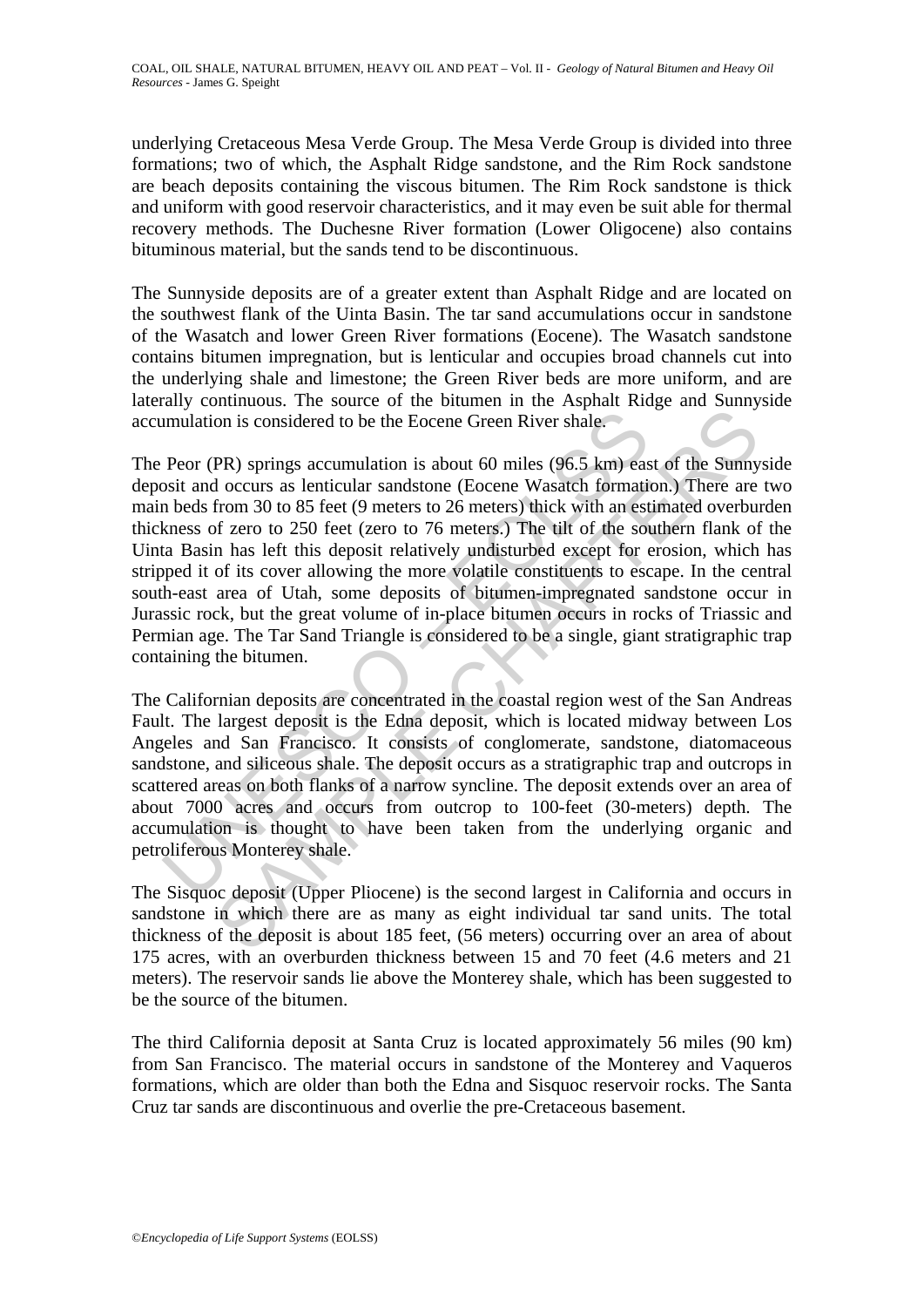South Texas holds the largest reserves in the state of heavy crude oil fields and tar sand deposits. The tar sand deposits occur in the San Miguel tar belt (Upper Cretaceous) mostly in Maverick and Zavalla counties, as well as in the Anacadro limestone (Upper Cretaceous) of the Uvalde district. The Kentucky tar sand deposits are located at Asphalt, Davis-Dismal Creek, and at Kyrock; they all occur in non-marine Pennsylvanian or Mississippian sediments. The three deposits appear as stratigraphic traps and are thought to have received their bitumen, or bitumen precursor, from the Devonian Chattanooga shale. Tar sand deposits in New Mexico occur in the Triassic Santa Rosa sandstone, which is an irregularly bedded, fine- to medium-grained micaceous sandstone. The bitumen, or bitumen precursor, is thought to have migrated upward from the underlying Permian San Andreas limestone through sinkholes in the karst surface of this formation. Finally, the tar sand deposits in Missouri occur over an area estimated at 2000 square miles in Barton, Vernon, and the Cass Counties, and the sandstone bodies that contain the bitumen are middle Pennsylvanian in age. The individual bitumen-bearing sands are approximately 50 feet (15 meters) in thickness except where they occur in channels which may actually be as much as 250 feet (76) meters) thick. The two major reservoirs are the Warner sandstone and the Blue jacket sandstone that at one time were regarded as blanket sands covering large areas. However, recent investigations suggest that these sands can abruptly grade into barren shale or siltstone.

Istone bodies that contain the bitumen are middle Pennsylvation bitumen-bearing sands are approximately 50 feet (15 m<br>ppt where they occur in channels which may actually be as muers) thick. The two major reservoirs are the bodies that contain the bitumen are middle Pennsylvanian in age.<br>bitumen-bearing sands are approximately 50 feet (15 meters) in thick<br>retre they occur in channels which may actually be as much as 250 feet<br>ck. The two major Tar sand deposits in Venezuela occur in the Officinal–Tremblador tar belt that is believed to contain bitumen-impregnated sands of a similar extent to those of Alberta, Canada. The Officinal formation overlaps the Tremblador (Cretaceous) formation and the organic material is typical bitumen, having API gravity less than 10°. The Guanaco Asphalt Lake occurs in deposits that rest on a formation of mid-Pliocene age. This formation, the Las Piedras, is principally brackish sandstone to freshwater sandstone with associated lignite. The Las Piedras formation overlies a marine Upper Cretaceous group; the Guanaco Lake asphalt is closely associated with the Guanaco crude oil field that produces heavy crude oil from shale and fractured argillite of the Upper Cretaceous group.

Other major geological and geochemic studies have been carried out on the Orinoco deposit because of its size and relative importance in the energy economy of Venezuela. The geological setting of the Orinoco deposit is very complex, having evolved through three cycles of sedimentation. Both structural and stratigraphic traps, depending on the location, the age of the sediment, and the degree of faulting contain the bitumen. The tar sands are located along the southern flanks of the eastern Venezuelan basin where three distinct zones are apparent from north to south: a zone of tertiary sedimentation; a central platform with transgressive overlapping sediments; and a zone of Proterozoic erosion remnants covered by sediments. The deposit also contains three systems of faulting. All the faults are normal and many are concurrent with deposition.

The Bemolanga (Madagascar) deposit is the third largest tar sand deposit presently known and extends over some 150 square miles in western Madagascar with a recorded overburden from zero to 100 feet (zero to 30 meters). The average pay zone thickness is 100 feet (30 meters) with a total bitumen in-place quoted at approximately two billion barrels (approximately 2 x  $10^9$  bbl). The deposit is of Triassic age and the sands are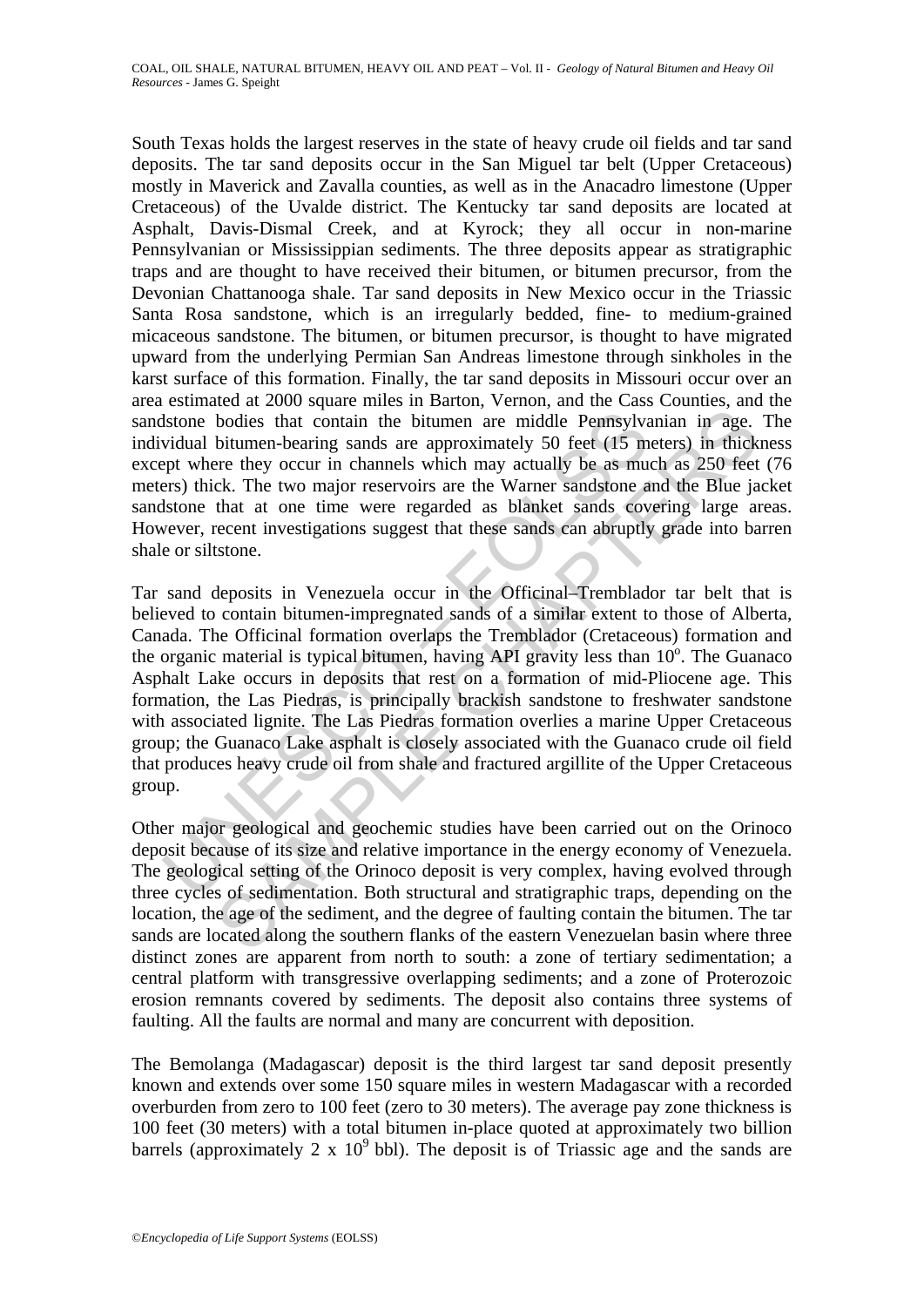cross-bedded continental sediments; and the coarser, porous sands are more richly impregnated. The origin of the deposit is not clear; the most preferred source is the underlying shale or in down-dip formations implying small migration.

The largest tar sand deposit in Europe is that at Selenizza Albania. This region also contains the Patos oil field throughout which there occurs extensive bitumen impregnation. This deposit occurs in middle-upper Miocene lenticular sands, characterized by a brackish water fauna. Succeeding Pliocene conglomerate beds, which are more generally marine-based, are also locally impregnated with heavy crude oil. The Selenizza and Patos fields occupy the crystal portions of a north-south trending anticline. Faulting also controls the vertical distribution of the accumulation. The Miocene rests on Eocene limestone and it is these that are thought by some to be the source of the tar.

Trinidad Asphalt Lake [situated on the Gulf of Paria, 12 miles<br>Fernando and 138 feet (43 meters) above sea level) occupies a<br>cene sheet sandstone. It overlies an eroded anticline of Upper C<br>nants of an early tertiary form The Trinidad Asphalt Lake [situated on the Gulf of Paria, 12 miles west-south-west of San Fernando and 138 feet (43 meters) above sea level) occupies a depression in the Miocene sheet sandstone. It overlies an eroded anticline of Upper Cretaceous age with remnants of an early tertiary formation still preserved on the flanks. The deposit is thought to derive from the argillite of the Upper Cretaceous formation that is known to contain heavy crude oil. After loss of the light ends during erosion and folding, the source beds were covered by Miocene clays alter which tensional faulting allowed asphaltic material to rise and impregnate the overlying upper Miocene freshwater sands.

The Rumanian deposits are located at Derna deposits and occur (along with Tataros and other deposits) in a triangular section east and northeast of Oradia between the Sebos Koros and Berrettyo rivers. The tar sand occurs in the upper part of the Pliocene formation and the asphalt is characterized by its' penetrating odor. The reservoir rock is non-marine, representing freshwater deposition during a period of regression.

a. Asphalt Lake [situated on the Gulf of Paria, 12 miles west-south-weado and ASphalt Lake [situated on the Gulf of Paria, 12 miles west-south-weado and 138 feet (43 meters) above sea level) occupies a depression in energ Tar sands occur at Cheildag, Kobystan and outcrop in the south flank of the Cheildag anticline; there are approximately 24 million barrels  $(24 \times 10^6 \text{ bbl})$  of bitumen in place. Other deposits in the former USSR occur in the Olenek anticline (north-east of Siberia) and it has been claimed that the extent of asphalt impregnation in the Permian sandstone is of the same order of magnitude (in area and volume) as that of the Athabasca deposits. Tar sands have also been reported from sands at Subovka and the Notanebi deposit (Miocene sandstone) is reputed to contain 20% bitumen by weight. On the other hand, the Kazakhstan occurrence, near the Shubar-Kuduk oil field, is a bituminous lake with a bitumen content that has been estimated to be of the order of 95% by the weight of the deposit.

Tar sand occurrences also occur in the Southern Llanos of Colombia where drilling has presented indications of deposits generally described as heavy crude oil, natural asphalt, and bitumen. Most of these occurrences are recorded below 1500 feet (457 meters). The tar sands at Burgan in Kuwait and at the Encarta and Bolivar coastal fields of the Maraca Ibo Basin are of unknown dimensions. Those at Encarta have been exploited and all are directly or closely associated with large oil fields. The tar sands of the Bolivar coastal fields are above the oil zones in Miocene beds and are in a litho logical environment similar to that of the Officinal–Tremblador tar belt. The small Miocene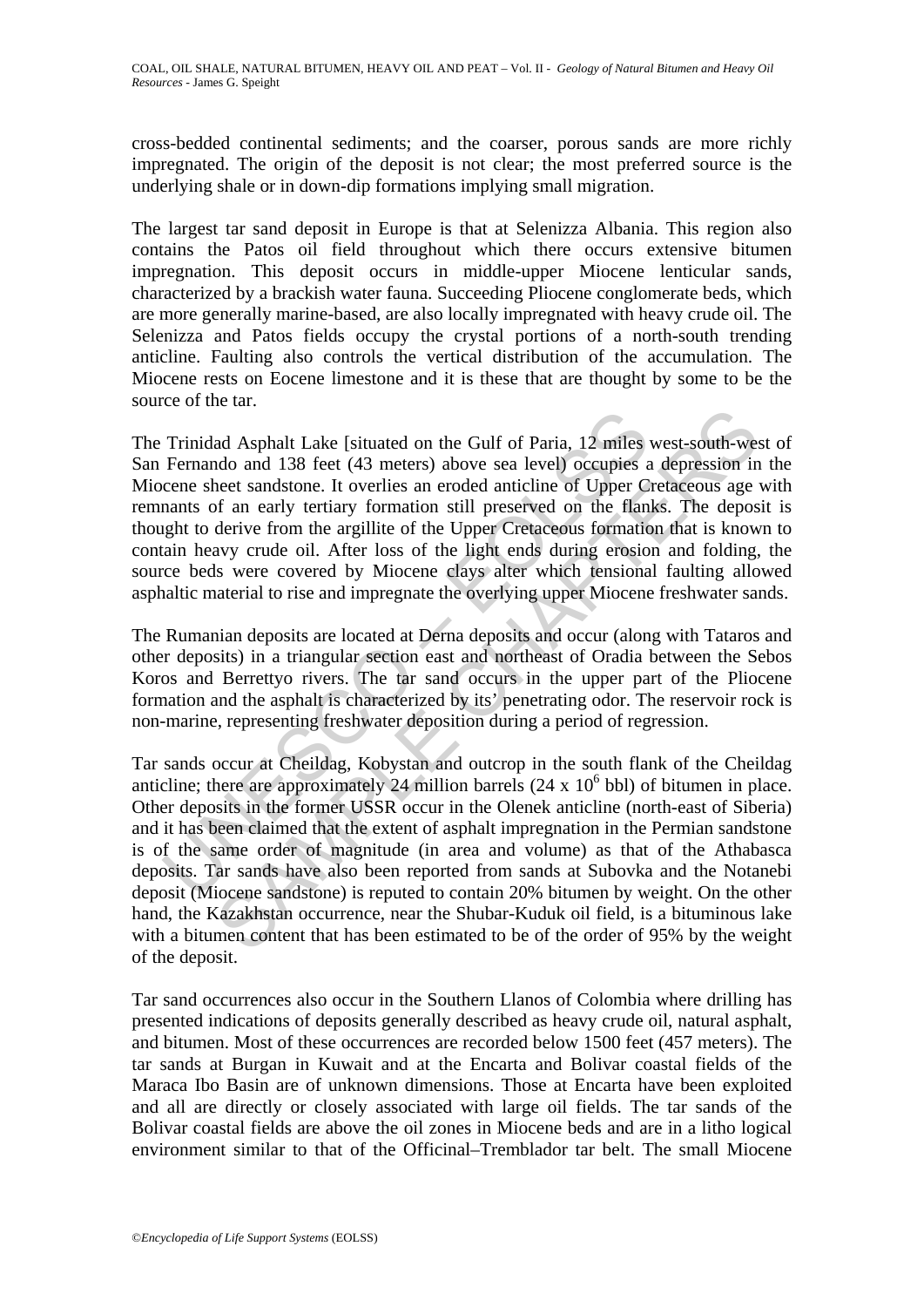asphalt deposits in the Leyte Islands (Philippines) are extreme samples of stratigraphic entrapment and resemble some of the Californian deposits. Those of the Mefang Basin in Thailand are in Pliocene beds that overlie Triassic deposits and their distribution is stratigraphically controlled.

There is a small accumulation at Chumpi, near Lima (Peru), which occurs in tuffaceous sands and it is believed to be derived from strongly deformed Cretaceous limestone from which a petroleum-type was distilled as a result of volcanic activity. Finally, tar sand deposits have also been recorded in Spain, Portugal, Cuba, Argentina, Thailand, and Senegal, but most are poorly defined and are considered to contain (in-place) less than 1 million barrels  $(1 \times 10^6 \text{ b})$  of bitumen.

The mineralogy of tar sand deposits is also worthy of note as it does affect the potential for recovery of the bitumen. Usually, more than 99% by weight of the tar-sand mineral is composed of quartz sand and clays. In the remaining 1%, more than 30 minerals have been identified, mostly calciferous or iron-based.

Particle size ranges from large grains (99.9% is finer than 1000 microns) down to 44 microns (325 mesh), the smallest size that can be determined by dry screening. The size between 44 and 2 microns is referred to as silt; sizes below 2 microns (equivalent spherical diameter) are clay.

Clays are aluminosilicate minerals, for some of which definite chemical compositions have been established. However, as used in this article, clay is only a size classification and is usually determined by a sedimentation method.

According to the previous definition of fines, the fines fraction equals the sum of the silt, and the clay fractions. The clay fraction over a wide range of fines contents is a relatively constant 30% by weight of the fines.

recovery of the bitumen. Usually, more than 99% by weight of th<br>omposed of quartz sand and clays. In the remaining 1%, more than<br>identified, mostly calciferous or iron-based.<br>icle size ranges from large grains (99.9% is fi by of the bitumen. Usually, more than 99% by weight of the tar-sand mind of quartz sand and clays. In the remaining 1%, more than 30 minerals lfied, mostly calciferous or iron-based.<br>
Ee ranges from large grains (99.9% is Hot water processing is based on the percentage of bitumen, and the percentage of the fines. The former may be determined analytically by extraction with toluene, arranged in such a way that both the water, and bitumen, contents are measured directly. In this article, percent fines refers to the weight percentage of the dried, extracted tar-sand mineral that passes a fixed mesh size such as 44 microns (325 mesh.) The percent fines may be conventionally determined by screening.

The Canadian deposits are largely unconsolidated sands with a porosity ranging up to 45% and have good intrinsic permeability. However, the deposits in the United States in Utah range from predominantly low-porosity, low-permeability consolidated sand to, in a few instances, unconsolidated sands.

In addition the bitumen properties are not conducive to fluid flow under normal reservoir conditions in either the Canadian or United States deposits. Nevertheless, where the general nature of the deposits prohibits the application of a mining technique (as in many of the United States deposits), a non-mining technique may be the only feasible bitumen recovery option.